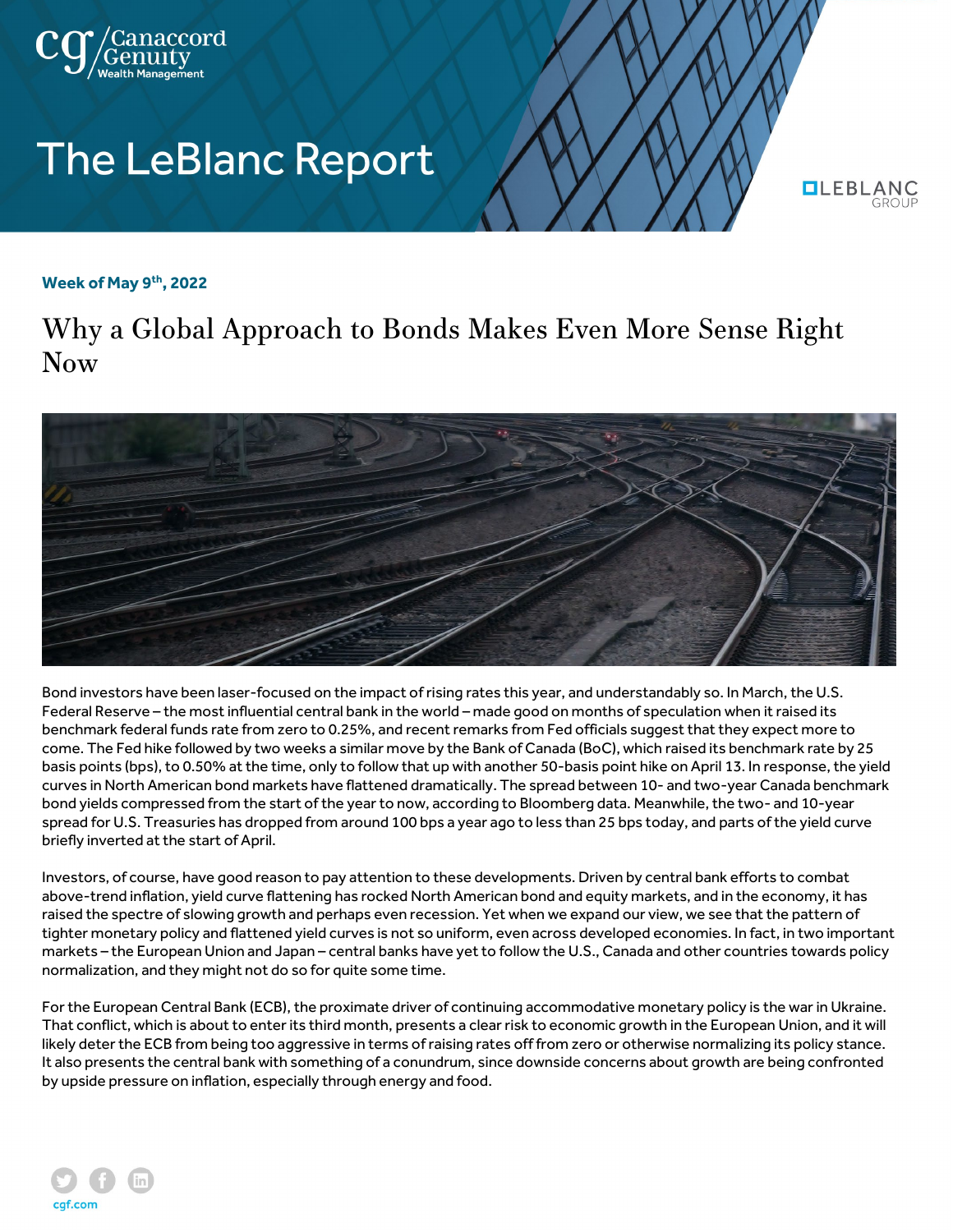On balance, however, it seems clear that the ECB will err on the side of caution. Markets are pricing in a much more modest benchmark rate increase for Europe to the end of 2022, compared to expectations for the U.S., Canada, Australia and New Zealand, according to Bloomberg data. (Notably, the last two countries in that list are among those that are furthest along in their emergence from the COVID-19 environment.)



## **Central Bank Interest Rate Divergence: What's Priced In?**

Source: Bloomberg L.P. as of April 26, 2022

Perhaps even more noteworthy, the Bank of Japan (BoJ) is not expected to raise rates at all this year. The Japanese central bank appears to be steadfast in its commitment to yield curve control (achieved through the aggressive purchase of bonds) and to ultra-loose monetary policy, even as rising yields globally have sparked a sharp devaluation of the yen against the U.S. dollar. Policymakers still have plenty of bandwidth for monetary stimulus. Inflation in Japan is running well below the BoJ's notional 2% target, according to Bloomberg data, although disruption in energy markets (brought on by the Russia-Ukraine crisis) and a devalued currency is putting upward pressure on prices.

The effect of this policy divergence is clear in these countries' respective yield curves: while they are flattening for U.S. and Canadian government bonds, they remain relatively steep (and more stable in their steepness) for European and Japanese bonds.

This discrepancy may persist for some time. For Europe, war in Ukraine is undoubtedly a major factor in the ECB's accommodative stance, and it could be a short-term crisis, but substantial friction in energy and agricultural markets is likely to survive any kind of resolution with Russia. It's worth remembering, too, that European monetary policy was already diverging from its North American counterparts before the Russia-Ukraine crisis; if that conflict lasts or intensifies, the gap could become even wider. And because of demographic factors – Europe has the world's second oldest population, according to the United Nations population division – the longer-term growth outlook there already lags the U.S., suggesting that monetary policy will likely be looser over the long term anyway. That applies even more to Japan, which has the world's oldest population (28% over the age of 65) and has not achieved 2%-plus GDP growth in nearly a decade, according to the World Bank.